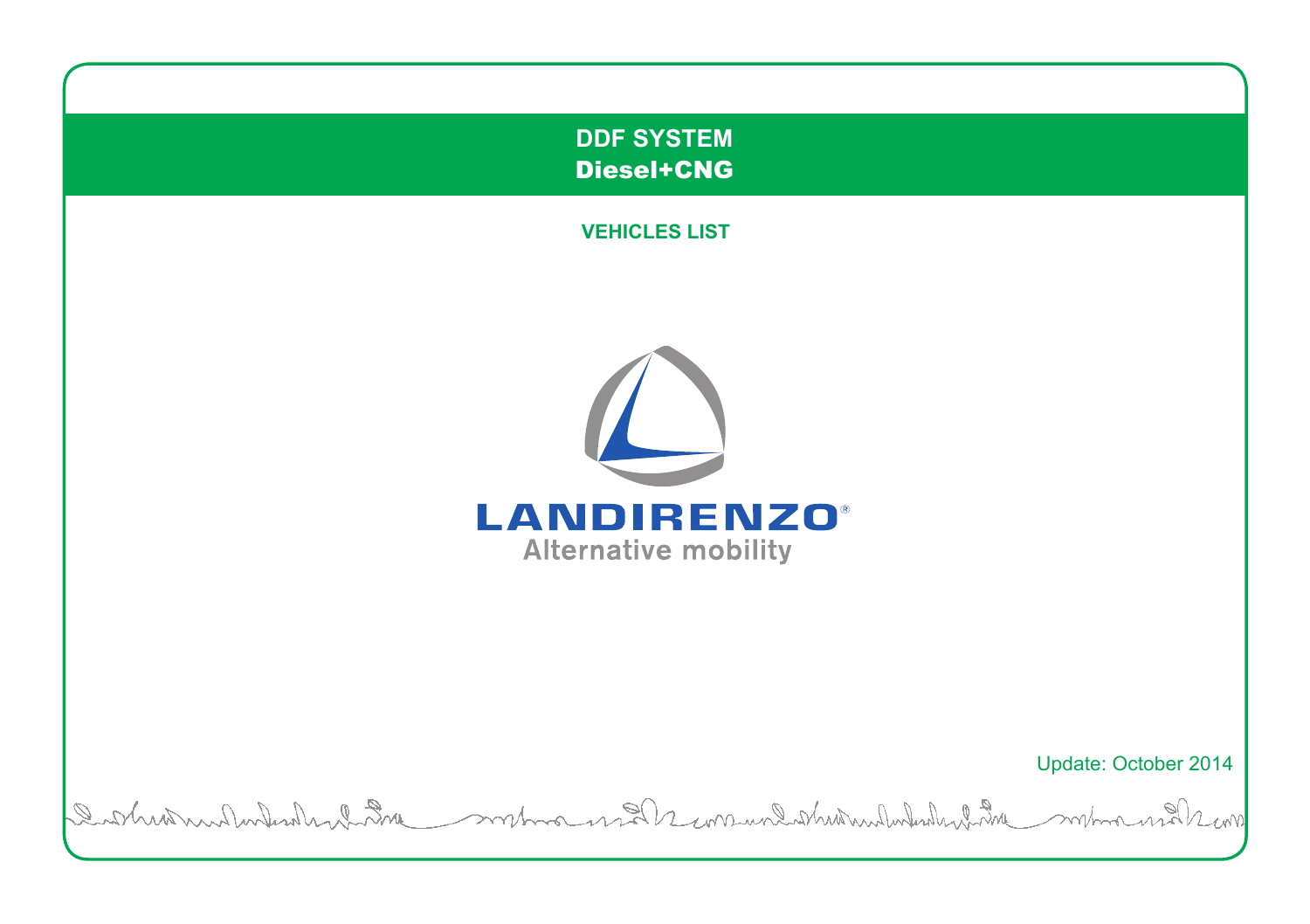

## *CARS*

| <b>Brand</b> | ${ \bf Type}$ | <b>Engine</b> | <b>Displacement</b> | <b>Cylinders</b> | <b>Engine power</b><br>[kW] | <b>Homologation</b> |                | <b>Kit code</b> |
|--------------|---------------|---------------|---------------------|------------------|-----------------------------|---------------------|----------------|-----------------|
| Fiat         | Doblò         | 223B1000      | 1910                | 4                | 77                          | 2003/76 CE-B        | E4             | 604800599       |
| Fiat         | Doblò         | 223A7000      | 1910                | 4                | 77                          | 2003/76 CE-B        | E4             | 604800599       |
| Fiat         | <b>Bravo</b>  | 192A8000      | 1910                | 4                | 85                          | 2003/76 CE-B        | E <sub>4</sub> | 604800595       |
| Land Rover   | Freelander    | 204D3         | 1951                | 4                | 82                          | 2001/1/CE           | E <sub>3</sub> | 604800595       |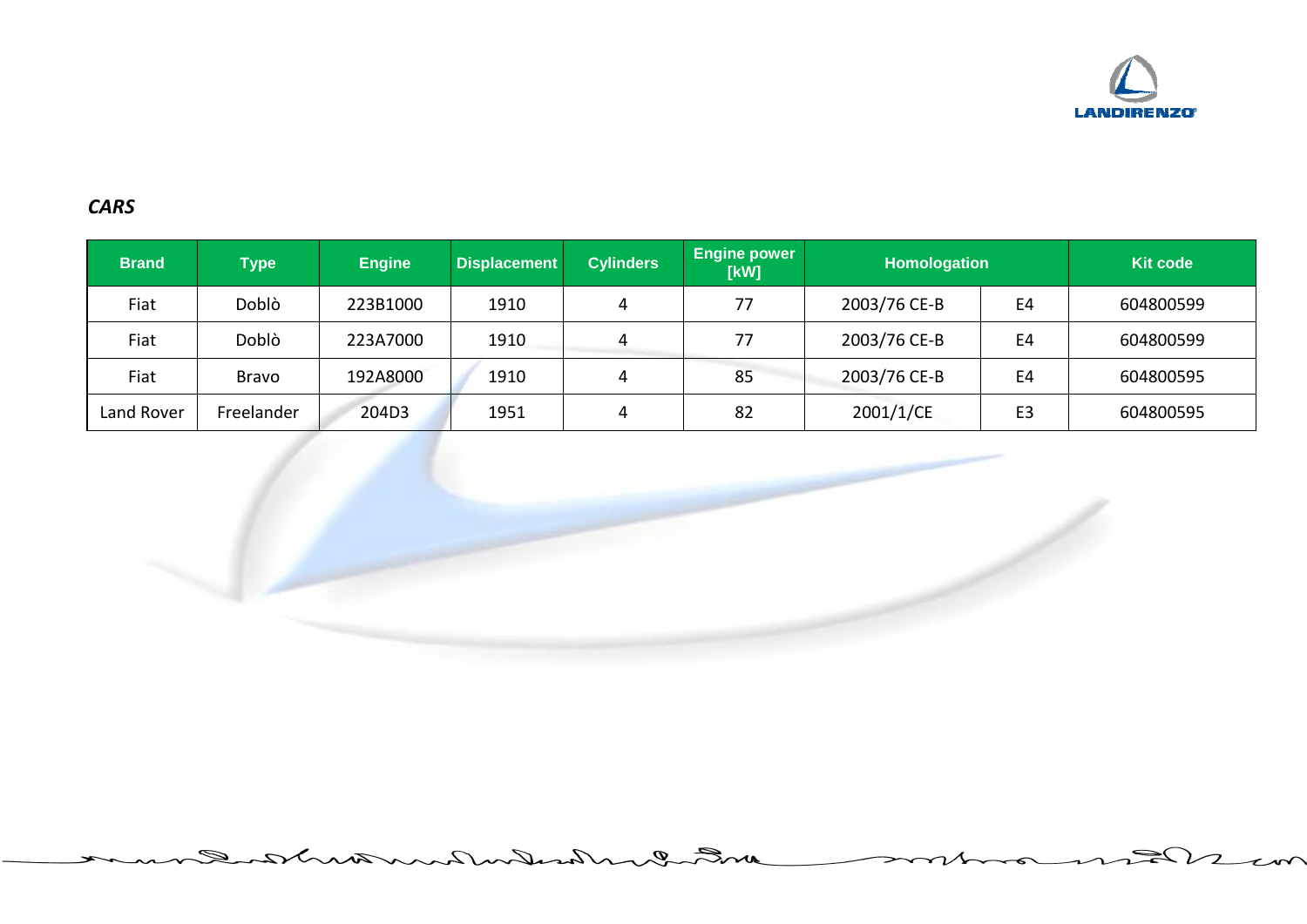

 $\approx$ 

 $\overline{\phantom{a}}$ 

 $\overline{\phantom{a}}$ 

## *LIGHT COMMERCIAL VEHICLES*

| <b>Brand</b> | <b>Type</b> | <b>Engine</b> | <b>Displacement</b> | <b>Cylinders</b> | <b>Engine power</b><br>[kW] | <b>Homologation</b> |                | <b>Kit code</b> |
|--------------|-------------|---------------|---------------------|------------------|-----------------------------|---------------------|----------------|-----------------|
| Fiat         | Ducato      | F1AE0481D     | 2287                | 4                | 88                          | 2003/76/CE-B        | E <sub>4</sub> | 604800173       |
| Fiat**       | Ducato      | F1AE0481D     | 2287                | 4                | 88                          | 2003/76/CE-B        | E <sub>4</sub> | 604800173       |
| Fiat         | Ducato      | F1CE0481D     | 2999                | 4                | 115,5                       | 2003/76CE-B         | E <sub>4</sub> | 604800173       |
| Fiat         | Ducato      | 8140.43       | 2800                | 4                | 90                          | 96/69               | E <sub>2</sub> | 604800171       |
| Fiat         | Ducato      | 8140.43S      | 2800                | 4                | 92                          | 1999/96 CE          | E <sub>3</sub> | 604800173       |
| Fiat         | Ducato      | F1AE0481C     | 2287                | 4                | 81                          | 1999/96 CE          | E <sub>3</sub> | 604800173       |
| Fiat**       | Ducato      | F1AE3481E     | 2287                | 4                | 109                         | 630/2012            | $E5-B$         | 604800173       |
| Fiat**       | Ducato      | F1AE3481D     | 2287                | 4                | 96                          | 630/2012            | $E5-B$         | 604800173       |
| Fiat***      | Scudo       | <b>RHX</b>    | 1997                | 4                | 69                          | 2001/1/CE           | E <sub>3</sub> | 604800173       |
| Ford         | Transit     | <b>QVFA</b>   | 2198                | 4                | 81                          | 2003/76 CE-B        | E <sub>4</sub> | 604800173       |
| Ford         | Transit     | <b>JXFA</b>   | 2402                | 4                | 85                          | 2003/76 CE-B        | E <sub>4</sub> | 604800173       |
| <b>Iveco</b> | Daily       | 8140.47       | 2500                | 4                | 85                          | 96/69               | E <sub>2</sub> | 604800171       |

with Inchestrulaus and a Q.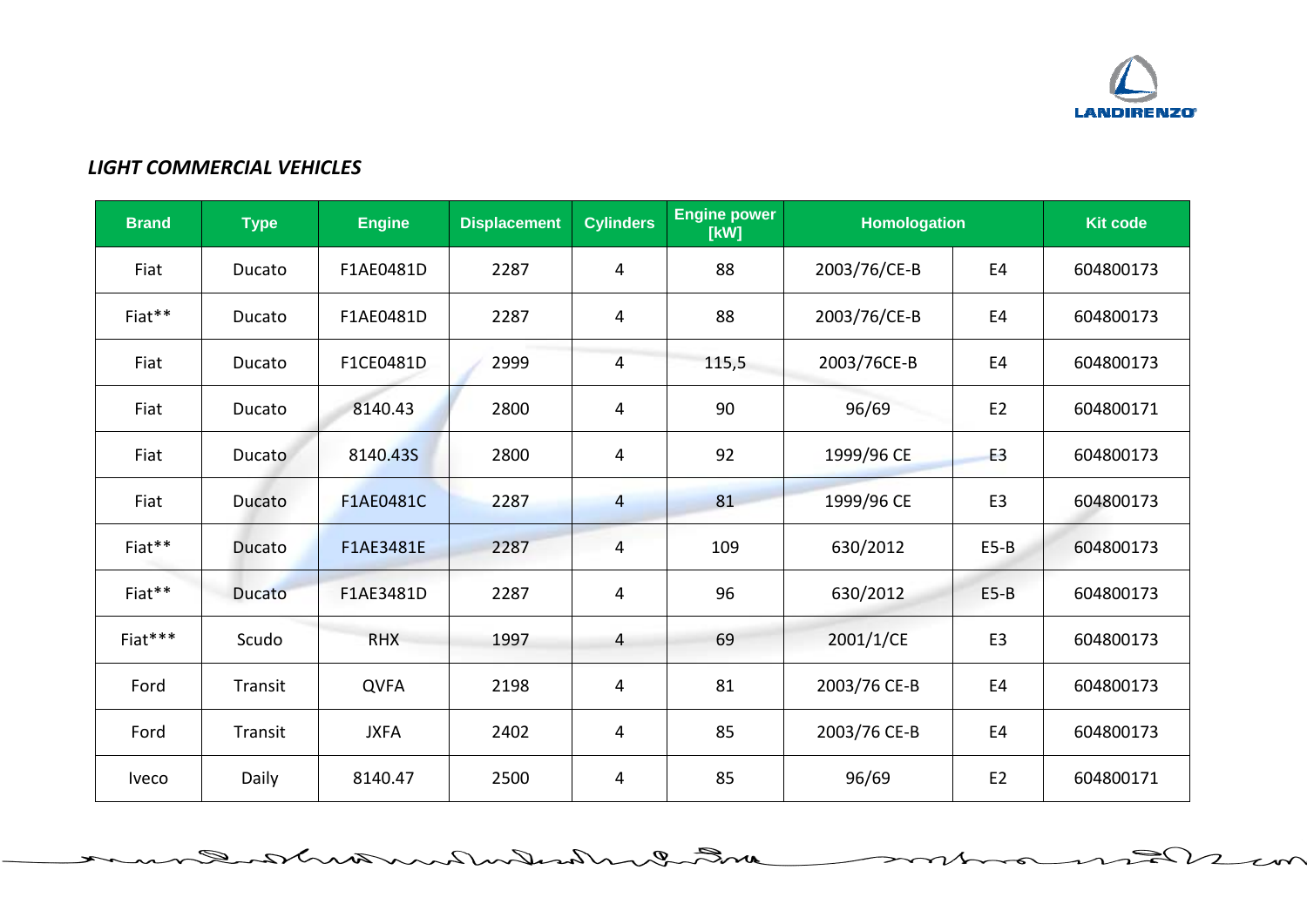

っ

 $\overline{\mathbf{z}}$ 

يدم

| <b>Brand</b> | <b>Type</b> | <b>Engine</b> | <b>Displacement</b> | <b>Cylinders</b> | <b>Engine power</b><br>[kW] | <b>Homologation</b> |                | <b>Kit code</b> |
|--------------|-------------|---------------|---------------------|------------------|-----------------------------|---------------------|----------------|-----------------|
| <b>Iveco</b> | Daily       | 8140.43       | 2800                | 4                | 90                          | 96/69               | E <sub>2</sub> | 604800171       |
| <b>Iveco</b> | Daily       | 8140.43C      | 2800                | 4                | 78                          | 96/1                | E <sub>2</sub> | 604800171       |
| <b>Iveco</b> | Daily       | 8140.43R      | 2800                | 4                | 66                          | 2001/27/CE          | E <sub>3</sub> | 604800173       |
| <b>Iveco</b> | Daily       | 8140.435      | 2800                | 4                | 92                          | 96/69               | E <sub>2</sub> | 604800173       |
| <b>Iveco</b> | Daily       | 8140.435      | 2800                | 4                | 92                          | 2001/27/CE          | E <sub>3</sub> | 604800173       |
| <b>Iveco</b> | Daily       | 8140.43N      | 2800                | 4                | 107                         | 2001/27/CE          | E3             | 604800173       |
| <b>Iveco</b> | Daily       | F1AE0481B     | 2286                | $\overline{4}$   | 85                          | 2001/27/CE          | E <sub>3</sub> | 604800173       |
| <b>Iveco</b> | Daily       | F1AE0481G     | 2287                | 4                | 85                          | 2003/76/CE-B        | E4             | 604800173       |
| <b>Iveco</b> | Daily       | F1CE0481B     | 2998                | 4                | 122                         | 2001/27/CE          | E <sub>3</sub> | 604800173       |
| <b>Iveco</b> | Daily       | F1CE0481A     | 2998                | 4                | 100                         | 99/96 CE            | E <sub>3</sub> | 604800173       |
| <b>Iveco</b> | Daily       | F1CE0481F     | 2998                | 4                | 107                         | 2003/76CE-B         | E <sub>4</sub> | 604800173       |
| Mercedes     | Sprinter    | 602980        | 2874                | $\overline{4}$   | 90                          | 92/97               | E <sub>2</sub> | 604800173       |
| Mercedes     | Sprinter    | 602980        | 2874                | 4                | 90                          | 94/12 CEE           | E <sub>2</sub> | 604800173       |

ant I maked martin and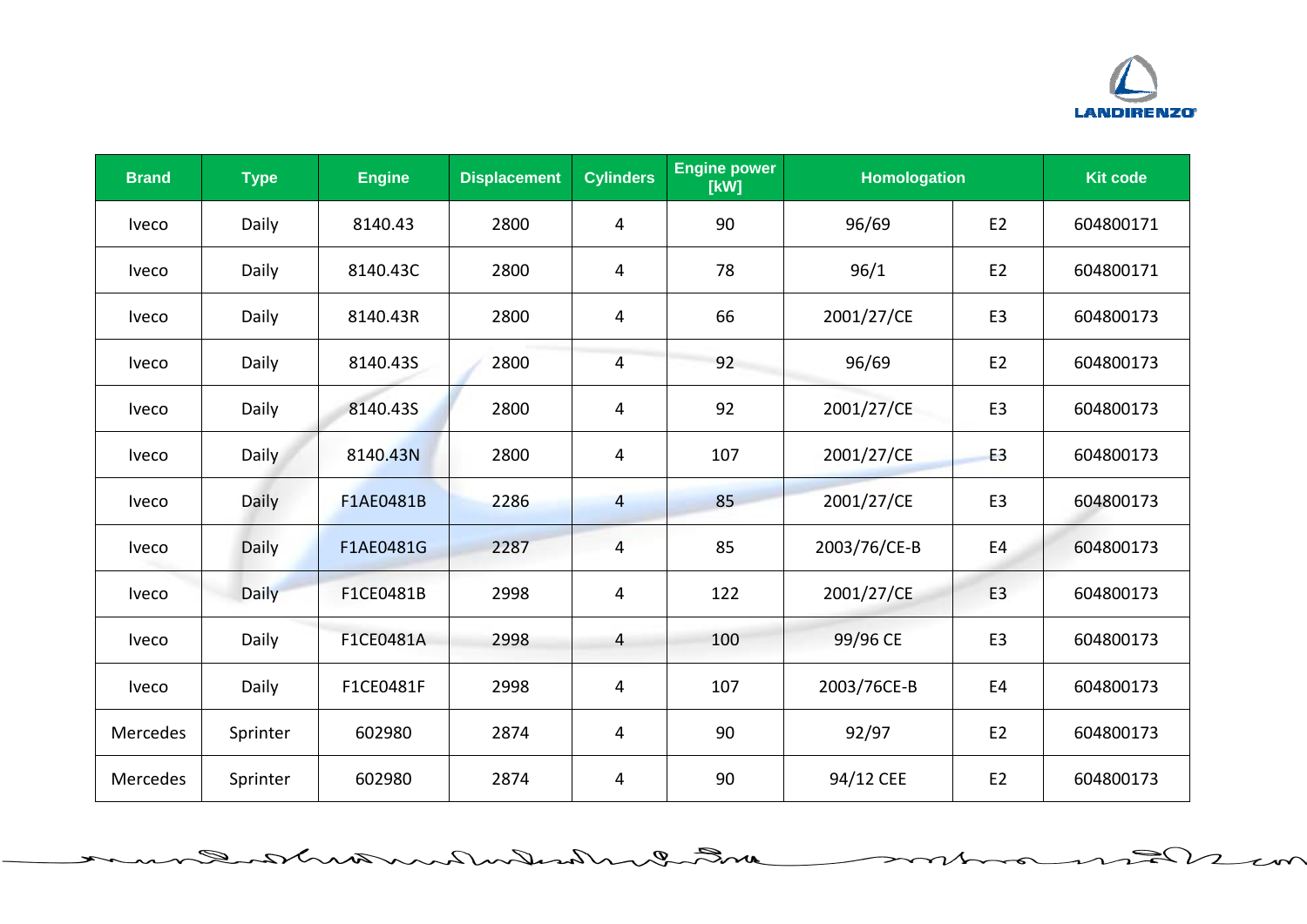

っ

 $\overline{\mathbf{z}}$ 

يدم

| <b>Brand</b>    | <b>Type</b>  | <b>Engine</b> | <b>Displacement</b> | <b>Cylinders</b> | <b>Engine power</b><br>[kW] | <b>Homologation</b> |                | <b>Kit code</b> |
|-----------------|--------------|---------------|---------------------|------------------|-----------------------------|---------------------|----------------|-----------------|
| <b>Mercedes</b> | Sprinter     | 612981        | 2685                | 4                | 115                         | 2001/27/CE          | E <sub>3</sub> | 604800173       |
| Nissan          | Cabstar      | BD30D         | 2953                | 4                | 78                          | 91/542/CEE-B        | E <sub>2</sub> | 604800171       |
| Nissan          | Cabstar      | BD30Ti        | 2953                | 4                | 88                          | 2001/27/CE          | E <sub>3</sub> | 604800173       |
| Nissan          | Cabstar      | <b>BD30</b>   | 2953                | 4                | 92                          | 2001/27/CE          | E <sub>3</sub> | 604800173       |
| Nissan          | Cabstar      | YD25 DDTi     | 2488                | 4                | 96                          | 2003/76 CE-B        | E4             | 604800173       |
| Opel            | Movano       | <b>S9WA7</b>  | 2463                | 4                | 84                          | 96/69 CE            | E <sub>2</sub> | 604800171       |
| <b>PSA</b>      | Jumper       | 4HV           | 2198                | 4                | 74                          | 2003/76 CE-B        | E <sub>4</sub> | 604800173       |
| <b>PSA</b>      | Jumper       | 4HU           | 2198                | 4                | 88                          | 2003/76 CE-B        | E <sub>4</sub> | 604800173       |
| <b>PSA</b>      | Jumper       | F1CE0481D     | 2999                | 4                | 115,5                       | 2003/76CE-B         | E <sub>4</sub> | 604800173       |
| Renault         | Mascott      | ZD3 A 604     | 2953                | 4                | 115                         | 2001/27/CE          | E <sub>3</sub> | 604800173       |
| Renault         | Mascott      | ZD3 A 600     | 2953                | 4                | 85                          | 2001/27/CE          | E <sub>3</sub> | 604800173       |
| Toyota          | <b>Hylux</b> | 1KDFTV        | 2982                | 4                | 127                         | 2003/76 CE-A        | E <sub>3</sub> | 604800173       |
| Toyota          | Fortuner     | 1KDFTV        | 2982                | 4                | 127                         | 2003/76 CE-A        | E <sub>3</sub> | 604800173       |

ant I maked martin and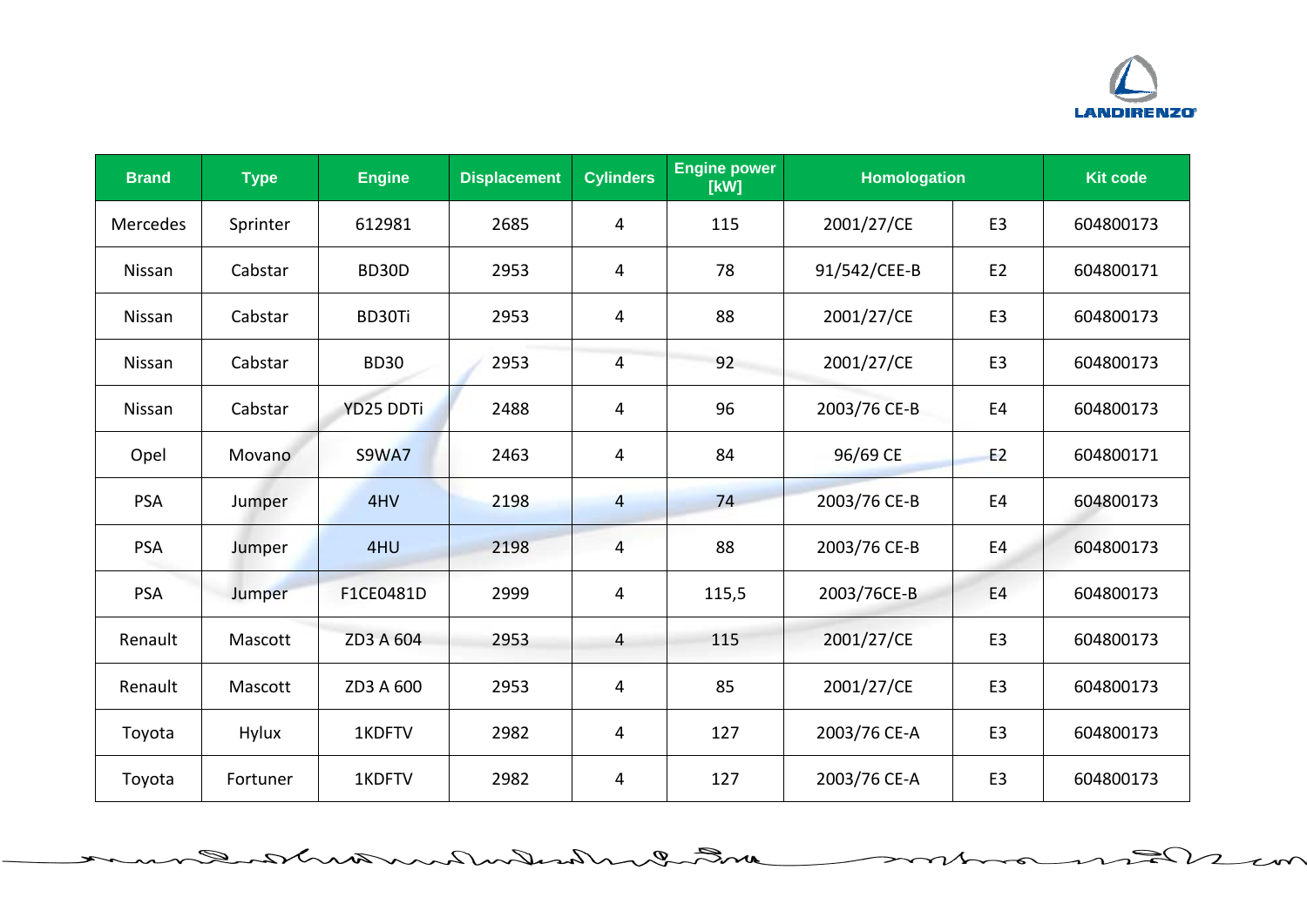

| <b>Brand</b> | <b>Type</b> | <b>Engine</b> | Displacement Cylinders | <b>Engine power</b><br>[kW] | <b>Homologation</b> |                | <b>Kit code</b> |
|--------------|-------------|---------------|------------------------|-----------------------------|---------------------|----------------|-----------------|
| Toyota       | Hylux       | 2KDFTV        | 2500                   | ᆕ<br>ر .                    | 2003/76 CE-A        | E <sub>3</sub> | 604800173       |

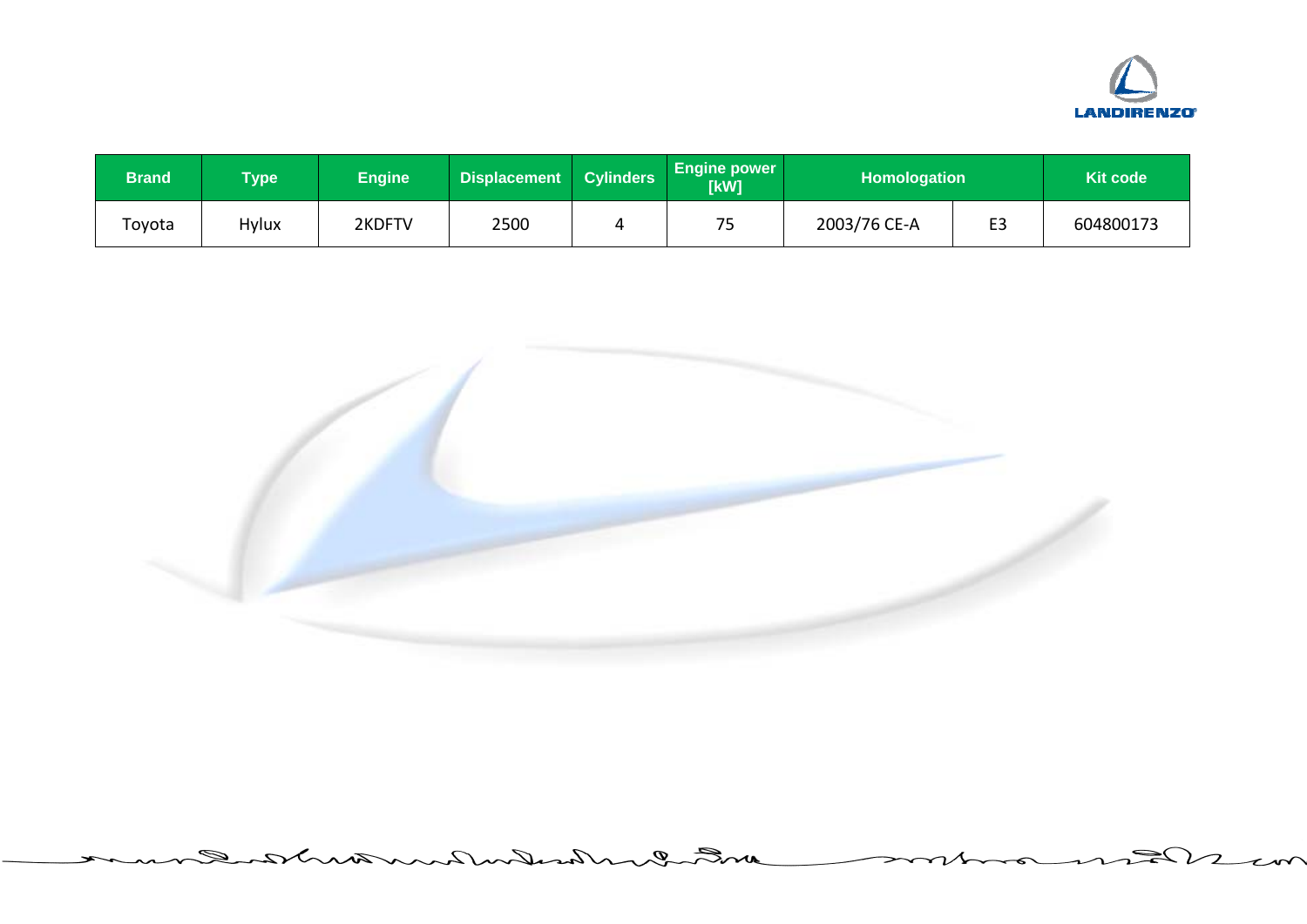

 $\approx$ 

 $\overline{\phantom{a}}$ 

رىم

## *HEAVY DUTY VEHICLES*

Q.

| <b>Brand</b> | <b>Type</b> | <b>Engine</b>               | <b>Displacement</b> | <b>Cylinders</b> | <b>Engine power</b><br>[kW] | <b>Homologation/Country</b> | Kit code* |
|--------------|-------------|-----------------------------|---------------------|------------------|-----------------------------|-----------------------------|-----------|
|              |             |                             |                     |                  |                             |                             | 604800682 |
|              |             |                             |                     |                  |                             |                             | 612490000 |
| <b>BMC</b>   | Pro 827     | Cummins<br>C <sub>260</sub> | 8300                | $\,6$            | 193                         | Turkey                      | 612492000 |
|              |             |                             |                     |                  |                             |                             | 612494000 |
|              |             |                             |                     |                  |                             |                             | 612496000 |
|              |             |                             |                     |                  |                             |                             | 604800684 |
| <b>BMC</b>   | AS850       | <b>Cummins</b>              | 5883                | $6\phantom{a}$   | 162                         | Turkey                      | 612490000 |
|              | (BUS)       | <b>ISB220</b>               |                     |                  |                             |                             | 612492000 |
|              |             |                             |                     |                  |                             |                             | 612570000 |
|              |             |                             |                     |                  |                             |                             | 604800682 |
|              |             |                             |                     |                  |                             |                             | 612490000 |
| Daewoo       |             | DE08TIS                     | 8070                | $6\phantom{1}$   | 151                         | <b>UAE</b>                  | 612492000 |
|              |             |                             |                     |                  | 612494000                   |                             |           |
|              |             |                             |                     |                  |                             |                             | 612496000 |

with Inchester Runtwirks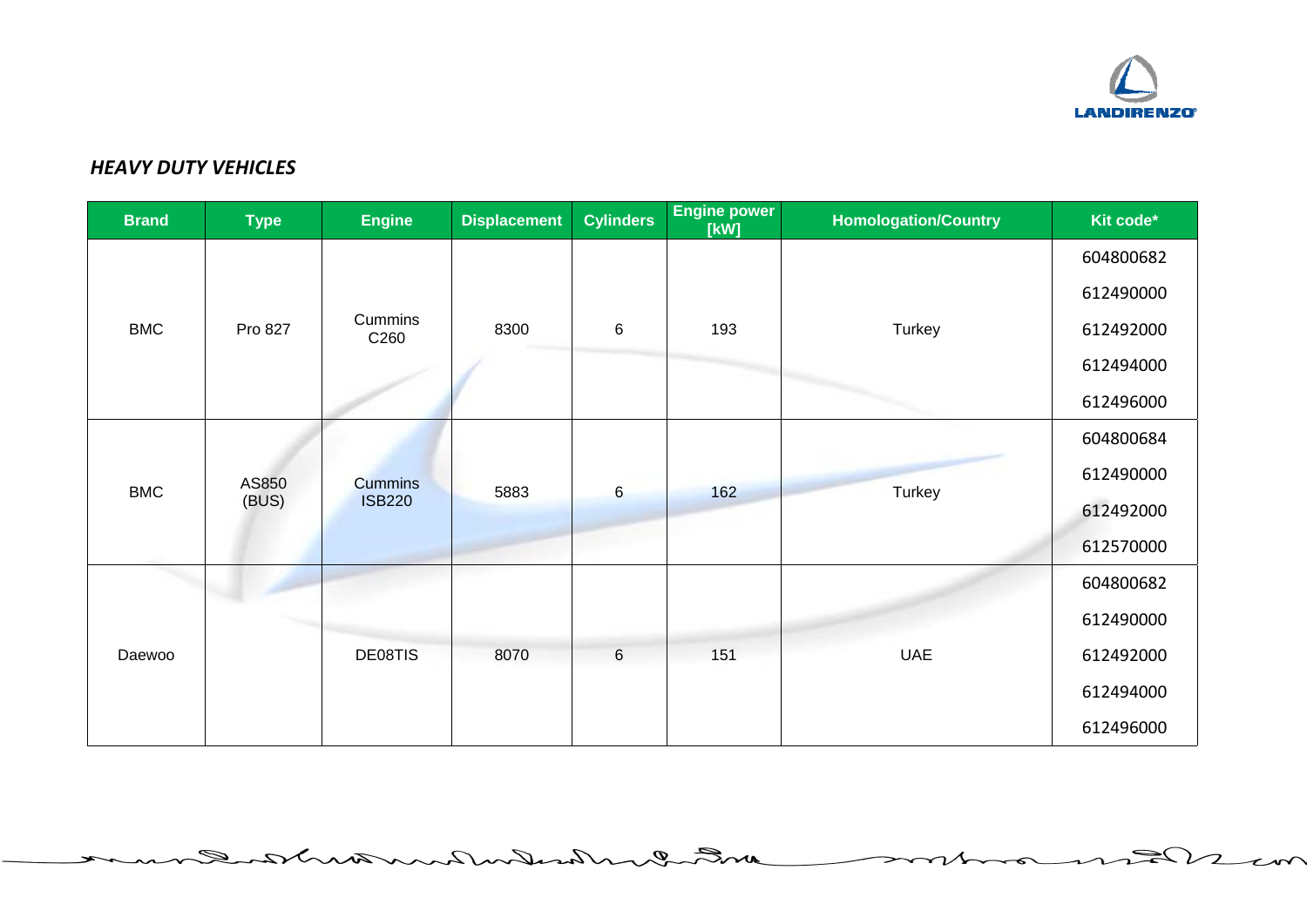

っ

 $\overline{\mathbf{z}}$ 

يدح

| <b>Brand</b> | <b>Type</b>  | <b>Engine</b>  | <b>Displacement</b> | <b>Cylinders</b> | <b>Engine power</b><br>[kW] | <b>Homologation/Country</b> |                                                          | Kit code* |
|--------------|--------------|----------------|---------------------|------------------|-----------------------------|-----------------------------|----------------------------------------------------------|-----------|
|              |              |                |                     |                  |                             |                             |                                                          | 604800682 |
|              |              |                |                     |                  |                             |                             | E <sub>2</sub><br>E <sub>3</sub><br>E <sub>3</sub><br>E4 | 612490000 |
| <b>DAF</b>   | XF430        | XF95.430       | 12580               | 6                | 315                         | 91/542 CEE<br>punto 6.2.1.B |                                                          | 612492000 |
|              |              |                |                     |                  |                             |                             |                                                          | 612494000 |
|              |              |                |                     |                  |                             |                             |                                                          | 612496000 |
|              |              |                |                     |                  |                             |                             |                                                          | 604800685 |
| <b>DAF</b>   | <b>XF480</b> | <b>XE355C1</b> | 12580               | 6                | 355                         |                             |                                                          | 612490000 |
|              |              |                |                     |                  |                             | 2001/27/CE                  |                                                          | 612492000 |
|              |              |                |                     |                  |                             |                             |                                                          | 612570000 |
|              |              |                |                     |                  |                             |                             |                                                          | 604800685 |
| <b>DAF</b>   | <b>XF430</b> |                | 12580               | 6                | 315                         |                             |                                                          | 612490000 |
|              |              | XE315C1        |                     |                  |                             | 2001/27/CE                  |                                                          | 612492000 |
|              |              |                |                     |                  |                             |                             |                                                          | 612570000 |
|              |              |                |                     |                  |                             |                             |                                                          | 604800683 |
| Otokar       | Doruk        |                | 4764                | 4                | 140                         | Turkey                      |                                                          | 612490000 |
|              |              | Deutz 140G/2   |                     |                  |                             |                             |                                                          | 612492000 |
|              |              |                |                     |                  |                             |                             |                                                          | 612570000 |

entre en husburken mintere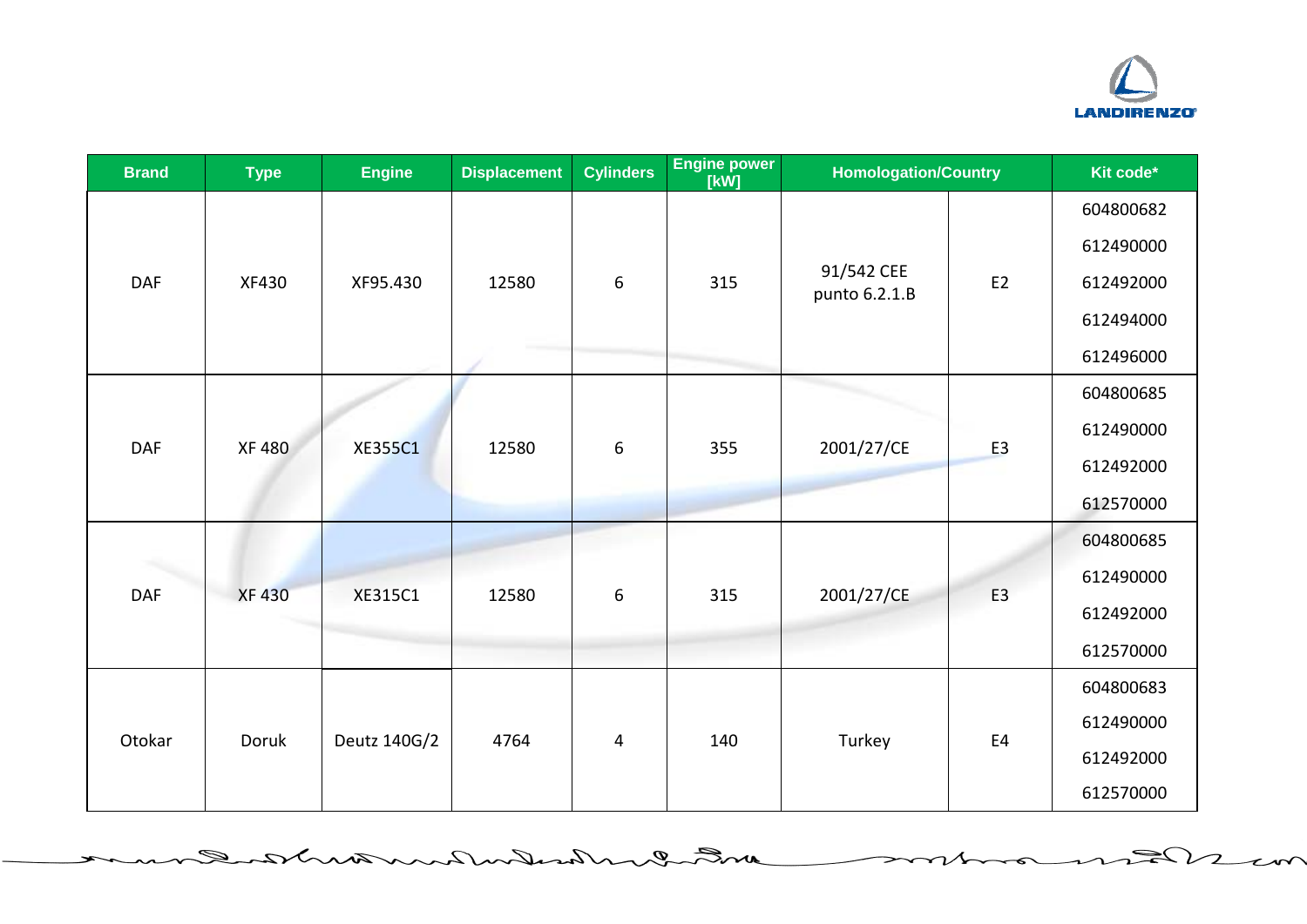

 $\overline{\phantom{a}}$ 

يدح

| <b>Brand</b> | <b>Type</b> | <b>Engine</b>  | <b>Displacement</b> | <b>Cylinders</b> | <b>Engine power</b><br>[kW] | <b>Homologation/Country</b> |                | Kit code* |
|--------------|-------------|----------------|---------------------|------------------|-----------------------------|-----------------------------|----------------|-----------|
|              |             |                |                     |                  |                             |                             |                | 604800685 |
| Freightliner | Columbia    | Detroit        | 12700               | $\boldsymbol{6}$ | 373                         | <b>USA</b>                  |                | 612490000 |
|              |             | 6067BK60       |                     |                  |                             |                             |                |           |
|              |             |                |                     |                  |                             |                             |                | 612570000 |
|              |             |                |                     |                  |                             | <b>USA</b>                  |                | 604800685 |
|              | Columbia    | <b>Cummins</b> | 11000               | 6                | 276                         |                             |                | 612490000 |
| Freightliner |             | <b>ISM 370</b> |                     |                  |                             |                             |                | 612492000 |
|              |             |                |                     |                  |                             |                             |                | 612570000 |
|              |             |                |                     |                  |                             |                             |                | 604800682 |
|              |             |                |                     |                  |                             |                             |                | 612490000 |
| Hyundai      | Universe    | D6ABA          | 11149               | 6                | 230                         | <b>UAE</b>                  |                | 612492000 |
|              |             |                |                     |                  |                             |                             |                | 612494000 |
|              |             |                |                     |                  |                             |                             |                | 612496000 |
|              |             |                |                     |                  |                             |                             |                | 604800681 |
|              |             |                |                     |                  |                             |                             |                | 612490000 |
| Iveco        | Cityclass   | 8360.46v       | 7685                | 6                | 190                         | 96/1 CE                     | E <sub>2</sub> | 612492000 |
|              |             |                |                     |                  |                             |                             |                | 612494000 |
|              |             |                |                     |                  |                             |                             |                | 612496000 |

Ranshine militar menderal mandan de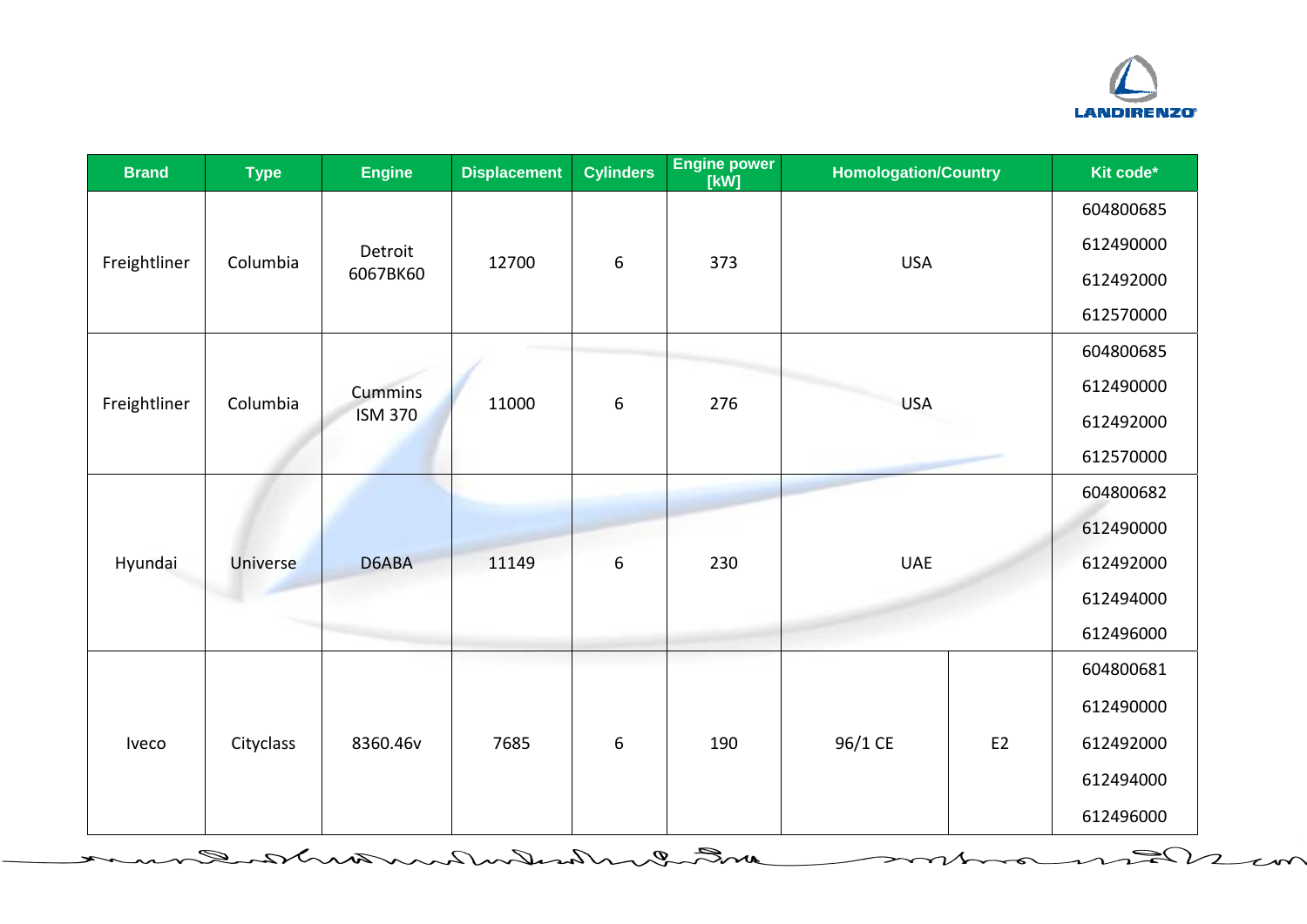

 $\Omega$ 

 $\tau \sim$ 

 $\sim$ 

| <b>Brand</b> | <b>Type</b> | <b>Engine</b> | <b>Displacement</b> | <b>Cylinders</b> | <b>Engine power</b><br>[kW] | <b>Homologation/Country</b> |                | Kit code* |
|--------------|-------------|---------------|---------------------|------------------|-----------------------------|-----------------------------|----------------|-----------|
|              |             |               |                     |                  |                             |                             |                | 604800681 |
|              |             |               |                     |                  |                             |                             |                | 612490000 |
| Iveco        | Eurocargo   | 8060.45B      | 5861                | 6                | 110                         | 91/542/CEE                  | E <sub>2</sub> | 612492000 |
|              |             |               |                     |                  |                             |                             |                | 612494000 |
|              |             |               |                     |                  |                             |                             |                | 612496000 |
|              |             |               |                     |                  |                             |                             |                | 604800681 |
|              |             |               |                     |                  |                             |                             |                | 612490000 |
| Iveco        | Eurocargo   | 8060.25v      | 5861                | 6                | 130                         | 91/542CEE                   | E <sub>2</sub> | 612492000 |
|              |             |               |                     |                  |                             |                             |                | 612494000 |
|              |             |               |                     |                  |                             |                             |                | 612496000 |
|              |             |               |                     |                  |                             |                             |                | 604800684 |
|              |             |               |                     |                  |                             | 1999/96/CE                  | E <sub>3</sub> | 612490000 |
| Iveco        | Eurocargo   | F4AE0681B     | 5900                | 6                | 177                         | 2001/27/CE                  |                | 612492000 |
|              |             |               |                     |                  |                             |                             |                | 612570000 |
|              |             |               |                     |                  |                             |                             |                | 604800684 |
| Iveco        |             |               |                     |                  |                             |                             |                | 612490000 |
|              | Eurocargo   | F4AE0681D     | 5900                | 6                | 154                         | 1999/96/CE                  | E <sub>3</sub> | 612492000 |
|              |             |               |                     |                  |                             |                             |                | 612570000 |

a mot en husburkwarden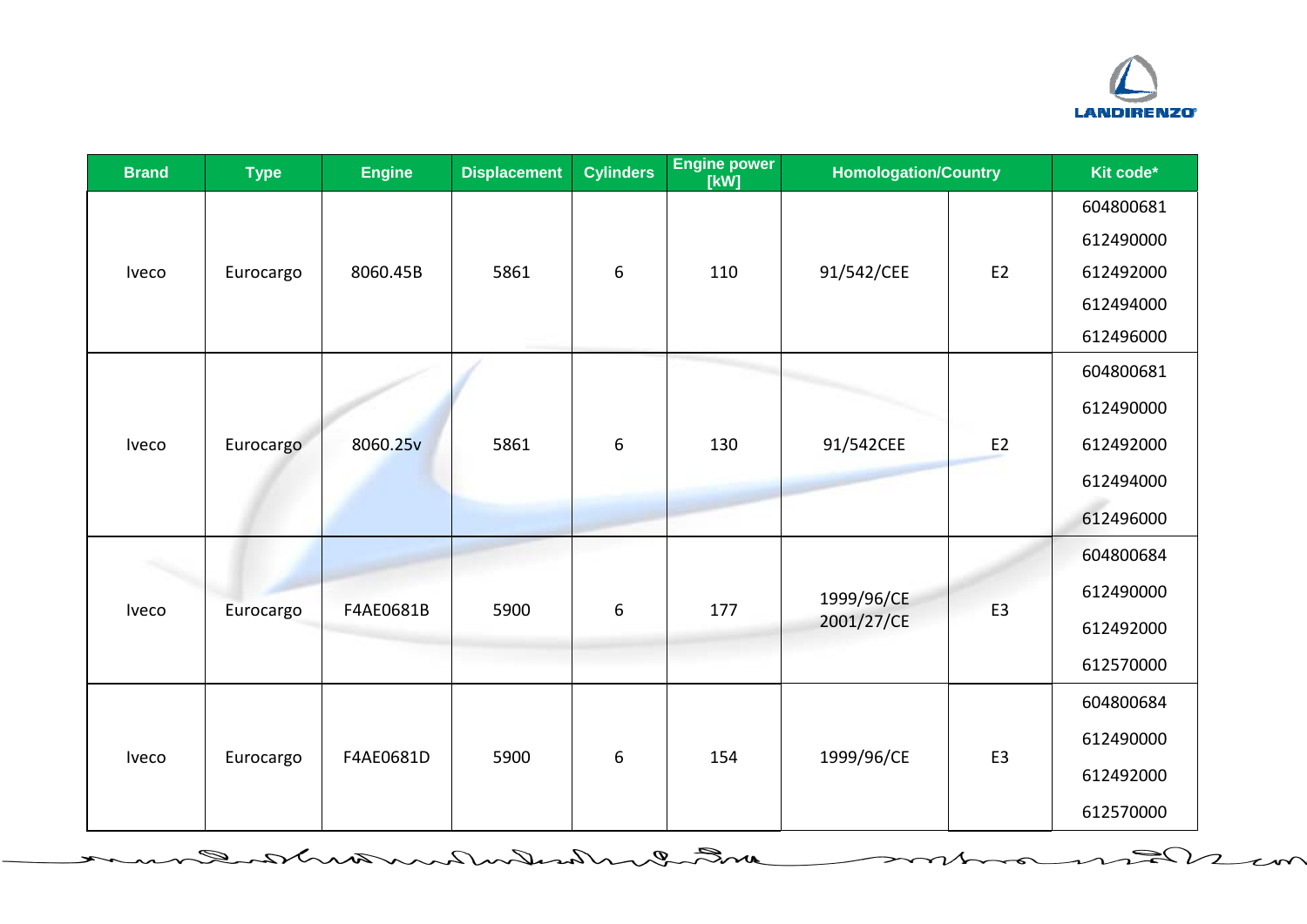

⊃

っ

 $\overline{\phantom{a}}$ 

| <b>Brand</b> | <b>Type</b> | <b>Engine</b>    | <b>Displacement</b>                          | <b>Cylinders</b> | <b>Engine power</b><br>[kW] | <b>Homologation</b> |                | Kit code* |
|--------------|-------------|------------------|----------------------------------------------|------------------|-----------------------------|---------------------|----------------|-----------|
|              |             |                  |                                              |                  |                             |                     |                | 604800684 |
| <b>Iveco</b> | Eurocargo   | F4AE0681D        | 5900                                         | 6                | 154                         | 2001/27/CE          | E <sub>3</sub> | 612490000 |
|              |             |                  |                                              |                  |                             |                     |                | 612492000 |
|              |             |                  |                                              |                  |                             |                     |                | 612570000 |
|              |             |                  |                                              |                  |                             |                     |                | 604800683 |
|              |             |                  | 3920                                         |                  | 125                         |                     |                | 612490000 |
| Iveco        | Eurocargo   | <b>F4AE0481A</b> |                                              | 4                |                             | 2001/27/CE          | E <sub>3</sub> | 612492000 |
|              |             |                  |                                              |                  |                             |                     |                | 612570000 |
|              |             |                  |                                              |                  |                             |                     |                | 604800684 |
|              |             |                  |                                              |                  |                             |                     | E <sub>3</sub> | 612490000 |
| Iveco        | Eurotech    | F2BE0681A        | 7790                                         | 6                | 259                         | 2001/27/CE          |                | 612492000 |
|              |             |                  |                                              |                  |                             |                     |                | 612570000 |
|              |             |                  |                                              |                  |                             |                     |                | 604800685 |
| Iveco        |             |                  |                                              |                  |                             |                     |                | 612490000 |
|              | Eurostar    |                  | 316<br>1999/96/CE<br>F3AE0681D<br>10308<br>6 |                  | E <sub>3</sub>              | 612492000           |                |           |
|              |             |                  |                                              |                  |                             |                     |                | 612570000 |

mt en husburkmenten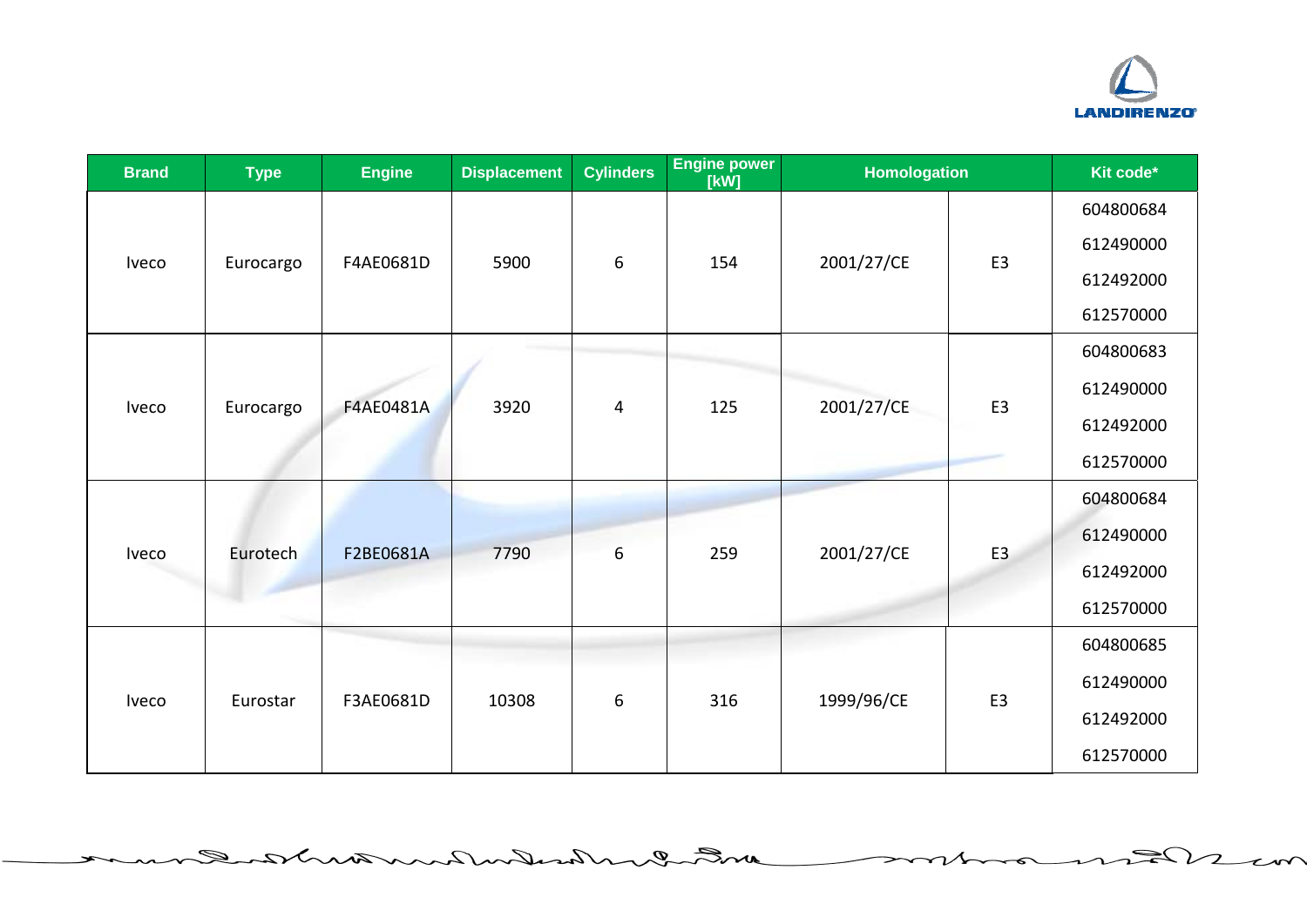

 $\overline{\phantom{a}}$ 

| <b>Brand</b> | <b>Type</b>    | <b>Engine</b> | <b>Displacement</b> | <b>Cylinders</b> | <b>Engine power</b><br>[kW] | <b>Homologation</b> |                | Kit code* |
|--------------|----------------|---------------|---------------------|------------------|-----------------------------|---------------------|----------------|-----------|
|              |                |               |                     |                  |                             |                     |                | 604800685 |
| Iveco        |                | F3BE0681E     | 12882               | 6                | 353                         | 1999/96/CE          | E <sub>3</sub> | 612490000 |
|              | Magirus        |               |                     |                  |                             |                     |                | 612492000 |
|              |                |               |                     |                  |                             |                     |                | 612570000 |
|              |                |               |                     |                  |                             |                     |                | 604800685 |
| <b>Iveco</b> | Magirus        | F3BE0681E     | 12882               | 6                | 353                         | 2001/27/CE          |                | 612490000 |
|              |                |               |                     |                  |                             |                     | E <sub>3</sub> | 612492000 |
|              |                |               |                     |                  |                             |                     |                | 612570000 |
|              |                |               |                     |                  |                             |                     |                | 604800685 |
| Iveco        | <b>Stralis</b> | F3AE0681D     | 10308               | 6                | 316                         | 1999/96/CE          | E <sub>3</sub> | 612490000 |
|              |                |               |                     |                  |                             |                     |                | 612492000 |
|              |                |               |                     |                  |                             |                     |                | 612570000 |
|              |                |               |                     |                  |                             |                     |                | 604800685 |
| Iveco        | <b>Stralis</b> | F3AE0681D     | 10308               | 6                | 316                         | 2001/27/CE          |                | 612490000 |
|              |                |               |                     |                  |                             | 612492000           |                |           |
|              |                |               |                     |                  |                             |                     |                | 612570000 |

ant enhanders huntwirked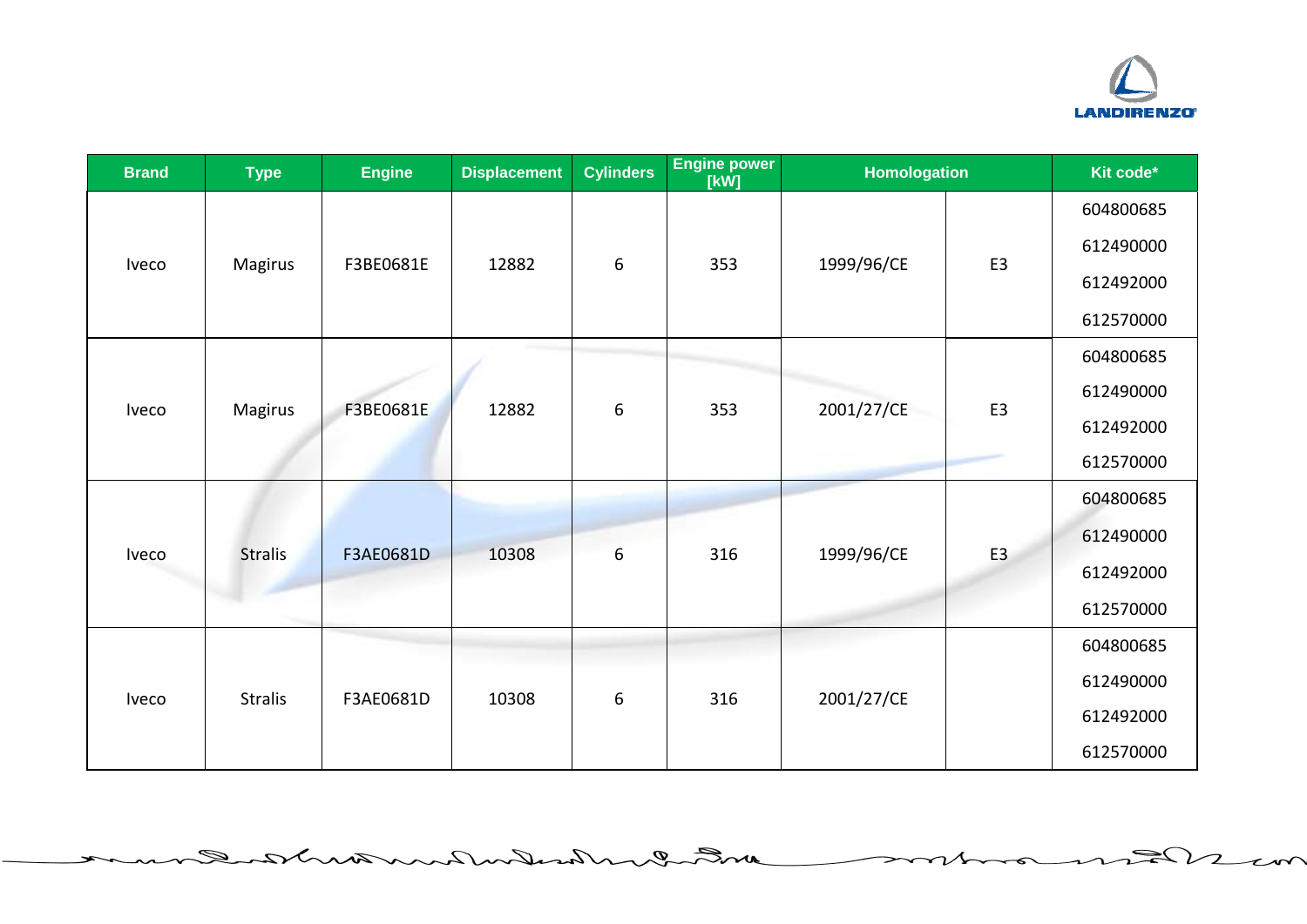

 $\Rightarrow$ 

っ

 $\overline{\phantom{a}}$ 

| <b>Brand</b> | <b>Type</b> | <b>Engine</b>  | <b>Displacement</b> | <b>Cylinders</b> | <b>Engine power</b><br>[kW] | <b>Homologation</b> |                | Kit code*   |
|--------------|-------------|----------------|---------------------|------------------|-----------------------------|---------------------|----------------|-------------|
|              |             |                |                     |                  |                             |                     |                | 604800688   |
|              |             |                |                     |                  |                             |                     |                | 612000020   |
| Mercedes     | Axor        | <b>OM457LA</b> | 11967               | 6                | 315                         | 2001/27/CE          | E <sub>3</sub> | 612000021   |
|              |             |                |                     |                  |                             |                     |                | 612492000   |
|              |             |                |                     |                  |                             |                     |                | 612490000   |
|              |             |                |                     |                  |                             |                     |                | 604800686   |
|              |             |                |                     |                  |                             |                     |                | 612490000   |
| Mercedes     | Atego       | OM904LA        | 4250                | 4                | 140                         | Turkey              | E <sub>4</sub> | 612492000   |
|              |             |                |                     |                  |                             |                     |                | 612000020   |
|              |             |                |                     |                  |                             |                     |                | 612000021   |
|              |             |                |                     |                  |                             |                     |                | 604800688   |
|              |             |                |                     |                  |                             |                     |                | 612490000   |
| Mercedes     | Axor        | <b>OM457LA</b> | 11967               | 6                | 300                         | Turkey              | E4             | 612492000   |
|              |             |                |                     |                  |                             |                     |                | 612000020   |
|              |             |                |                     |                  |                             |                     |                | 612000021   |
|              |             |                |                     |                  |                             |                     |                | 604800688   |
|              |             |                |                     |                  |                             |                     |                | 612490000   |
|              |             | <b>OM457LA</b> | 11967               | 6                | 315                         |                     | E <sub>5</sub> | 612492000   |
| Mercedes     | Travego     |                |                     |                  |                             | Turkey              |                | 612000020   |
|              |             |                |                     |                  |                             |                     |                | 612000021   |
|              |             |                |                     |                  |                             |                     |                | 3x612997000 |

mt en husburkwanten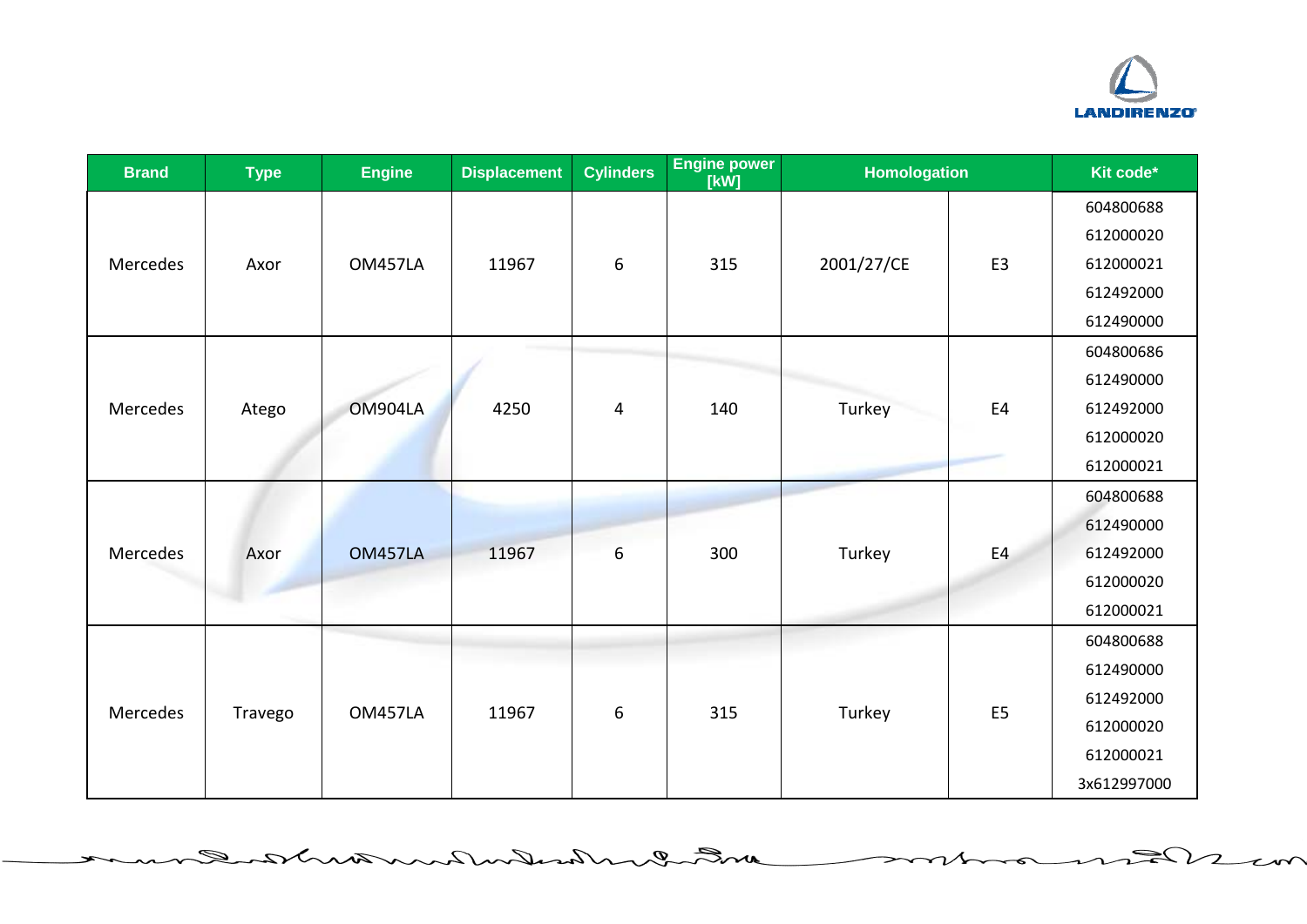

 $\overline{\phantom{a}}$ 

⇒

っ

| <b>Brand</b> | <b>Type</b>      | <b>Engine</b> | <b>Displacement</b> | <b>Cylinders</b> | <b>Engine power</b><br>[kW] | <b>Homologation</b> |                | Kit code* |
|--------------|------------------|---------------|---------------------|------------------|-----------------------------|---------------------|----------------|-----------|
|              |                  |               |                     |                  |                             |                     |                | 604800685 |
| Renault      | Premium<br>(370) |               | 11116               | 6                | 272                         | 2001/27/CE          | E <sub>3</sub> | 612490000 |
|              |                  |               |                     |                  |                             |                     |                | 612492000 |
|              |                  |               |                     |                  |                             |                     |                | 612570000 |
|              |                  |               |                     |                  |                             |                     |                | 604800685 |
| Renault      | Premium<br>(420) |               | 11116               | 6                | 303                         | 2001/27/CE          | E <sub>3</sub> | 612490000 |
|              |                  |               |                     |                  |                             |                     |                | 612492000 |
|              |                  |               |                     |                  |                             |                     |                | 612570000 |
|              |                  |               |                     |                  |                             |                     |                | 604800684 |
| Renault      | Midlum<br>(220)  |               | 6174                | $6 \overline{6}$ | 158                         | 2001/27/CE          | E <sub>3</sub> | 612490000 |
|              |                  |               |                     |                  |                             |                     |                | 612492000 |
|              |                  |               |                     |                  |                             |                     |                | 612570000 |
|              |                  |               |                     |                  |                             |                     |                | 604800685 |
| Renault      | Magnum           |               | 11929               | 6                |                             | 96/1 CEE            | E <sub>2</sub> | 612490000 |
|              |                  |               |                     |                  |                             |                     |                | 612492000 |
|              |                  |               |                     |                  |                             |                     |                | 612570000 |

entre enters husband and rand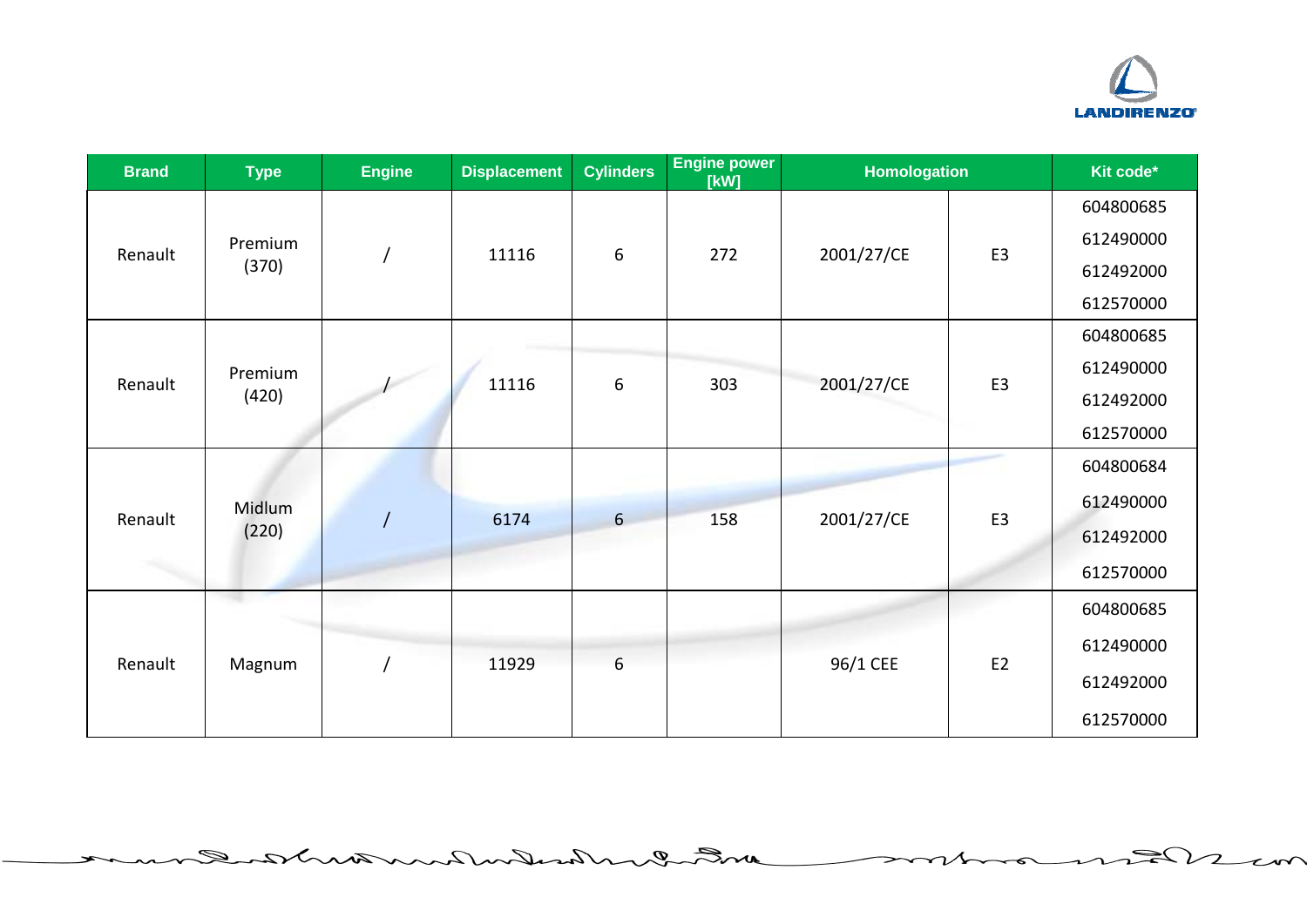

⇒

 $\overline{\phantom{a}}$ 

 $\overline{\phantom{a}}$ 

| <b>Brand</b> | <b>Type</b> | <b>Engine</b>  | <b>Displacement</b> | <b>Cylinders</b> | <b>Engine power</b><br>[kW] | <b>Homologation</b>        |                | Kit code* |
|--------------|-------------|----------------|---------------------|------------------|-----------------------------|----------------------------|----------------|-----------|
| Renault      | Magnum      | <b>DXI 480</b> | 11929               | $\boldsymbol{6}$ | 353                         | 2001/27/CE                 | E <sub>3</sub> | 604800685 |
|              |             |                |                     |                  |                             |                            |                | 612490000 |
|              |             |                |                     |                  |                             |                            |                | 612492000 |
|              |             |                |                     |                  |                             |                            |                | 612570000 |
|              |             | DSC 12.01      | 11705               | 6                |                             | 91/542CEE<br>punto 6.2.1.B | E <sub>2</sub> | 604800685 |
| Scania       | R 124       |                |                     |                  | 294                         |                            |                | 612490000 |
|              |             |                |                     |                  |                             |                            |                | 612492000 |
|              |             |                |                     |                  |                             |                            |                | 612570000 |
| Scania       | R 124 CV420 | DC12 03        | 11705               |                  | 309<br>2001/27/CE           |                            | 604800685      |           |
|              |             |                |                     | 6                |                             |                            | E <sub>3</sub> | 612490000 |
|              |             |                |                     |                  |                             |                            |                | 612492000 |
|              |             |                |                     |                  |                             |                            |                | 612570000 |
| Scania       | R 124 CV420 | DC12 14        | 11705               | 6                | 309                         | 2001/27/CE                 | E <sub>3</sub> | 604800685 |
|              |             |                |                     |                  |                             |                            |                | 612490000 |
|              |             |                |                     |                  |                             |                            |                | 612492000 |
|              |             |                |                     |                  |                             |                            |                | 612570000 |

mt en halandwarm minden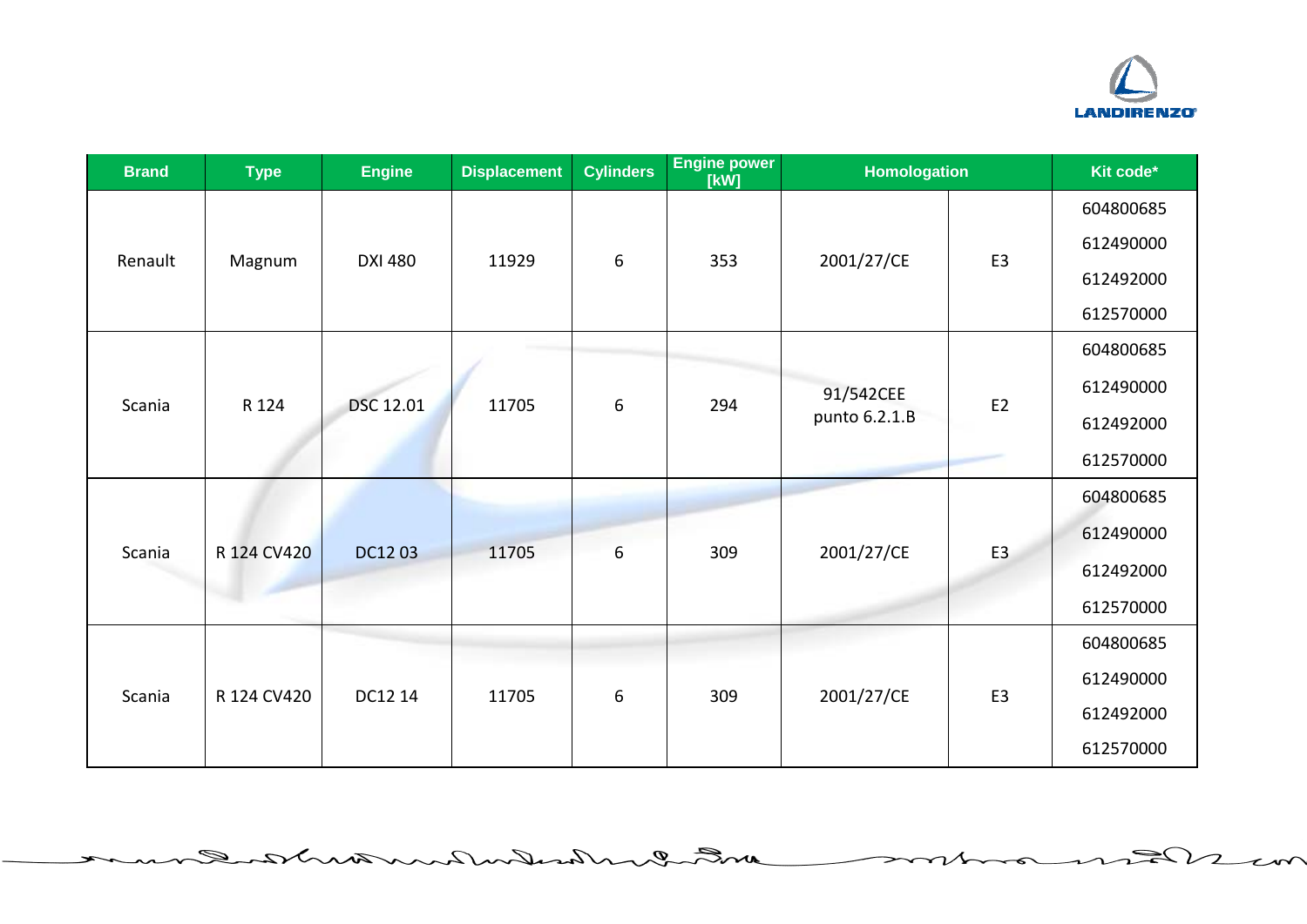

 $R\nu$ 

っ

 $\overline{\phantom{a}}$ 

| <b>Brand</b> | <b>Type</b> | <b>Engine</b> | <b>Displacement</b> | <b>Cylinders</b> | <b>Engine power</b><br>[kW] | <b>Homologation</b> |                | Kit code* |
|--------------|-------------|---------------|---------------------|------------------|-----------------------------|---------------------|----------------|-----------|
| Volvo        | <b>FH12</b> | D12C460       | 12130               | 6                | 338                         | 96/1 CEE            | E <sub>2</sub> | 604800685 |
|              |             |               |                     |                  |                             |                     |                | 612490000 |
|              |             |               |                     |                  |                             |                     |                | 612492000 |
|              |             |               |                     |                  |                             |                     |                | 612570000 |
|              |             | D12D460       | 12130               | 6                | 338                         | 2001/27/CE          | E <sub>3</sub> | 604800685 |
| Volvo        | <b>FH12</b> |               |                     |                  |                             |                     |                | 612490000 |
|              |             |               |                     |                  |                             |                     |                | 612492000 |
|              |             |               |                     |                  |                             |                     |                | 612570000 |
|              | <b>FH12</b> | D12D460       | 12130               | 6                | 338                         | 1999/96/CE          | E <sub>3</sub> | 604800685 |
| Volvo        |             |               |                     |                  |                             |                     |                | 612490000 |
|              |             |               |                     |                  |                             |                     |                | 612492000 |
|              |             |               |                     |                  |                             |                     |                | 612570000 |
| Volvo        | <b>FH12</b> | D12A420       | 12130               | 6                | 309                         | 91/54 CEE-A         | E1             | 604800685 |
|              |             |               |                     |                  |                             |                     |                | 612490000 |
|              |             |               |                     |                  |                             |                     |                | 612492000 |
|              |             |               |                     |                  |                             |                     |                | 612570000 |

with Inchenhaulture

 $\mathscr{D}_{-}$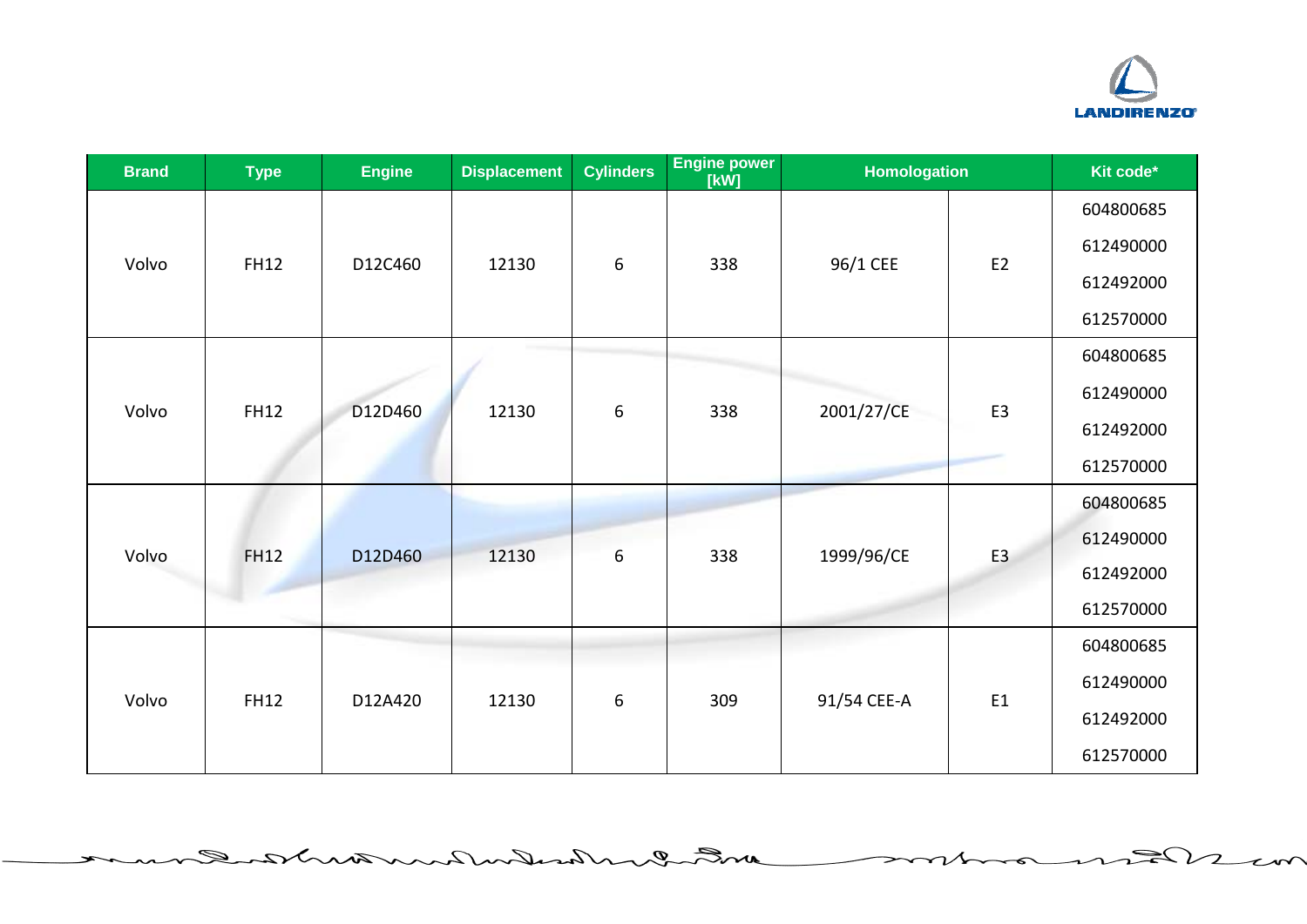

| <b>Brand</b> | <b>Type</b> | <b>Engine</b> | <b>Displacement</b> | <b>Cylinders</b> | <b>Engine power</b><br>[kW] | Homologation |                | Kit code* |
|--------------|-------------|---------------|---------------------|------------------|-----------------------------|--------------|----------------|-----------|
| Volvo        | <b>FH13</b> | D13A440       | 12780               | ь                | 324                         | 2001/27/CE   | E <sub>3</sub> | 604800685 |
|              |             |               |                     |                  |                             |              |                | 612490000 |
|              |             |               |                     |                  |                             |              |                | 612492000 |
|              |             |               |                     |                  |                             |              |                | 612570000 |